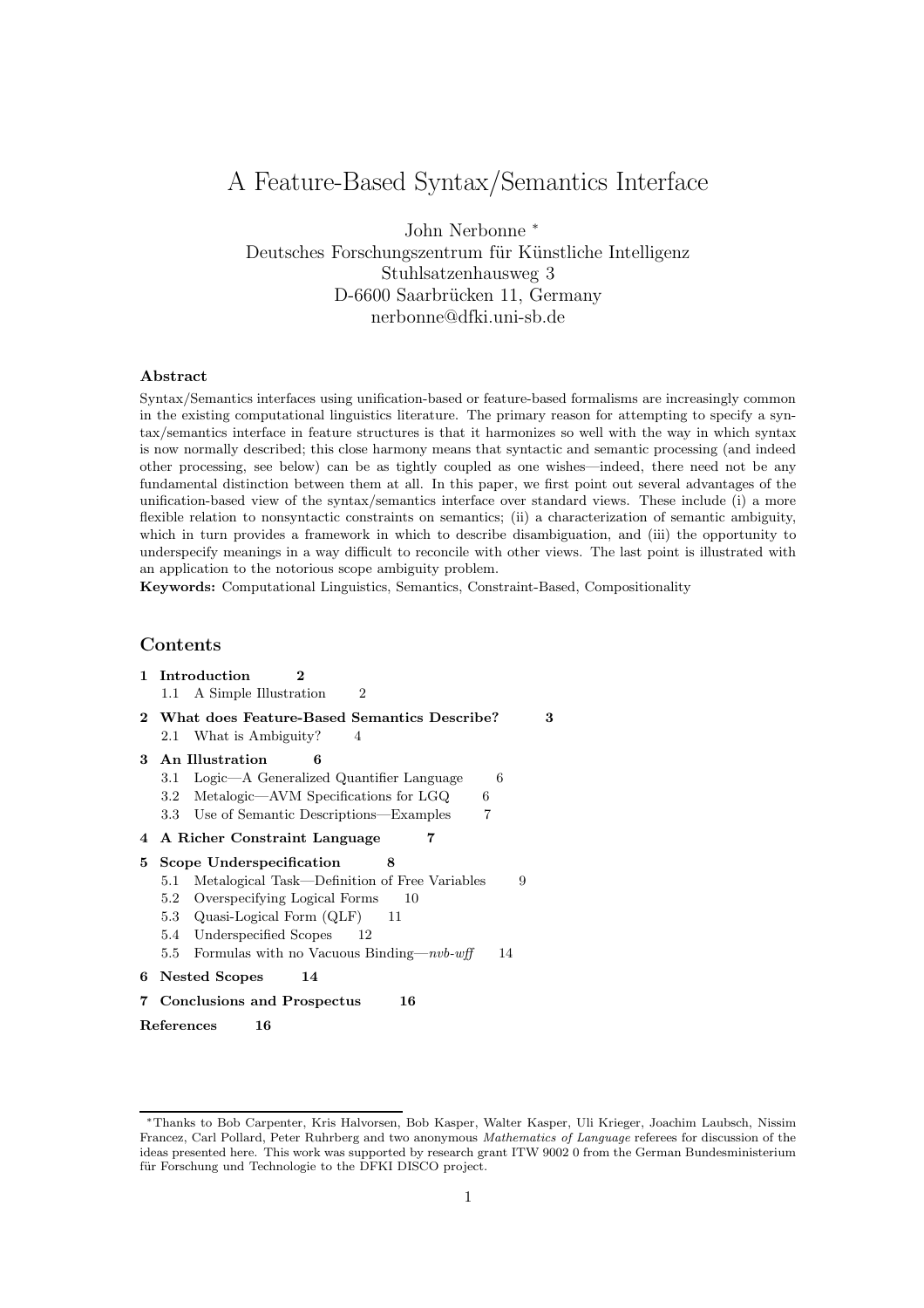

Figure 1: A sketch of the semantic derivation of Sam walks, walk  $(s)$  as this would proceed using unification. Unification applies to syntactic and semantic representations alike, eliminating the need to compute these in distinct processes, and unification is employed to bind variables to argument positions, eliminating the need for (a great deal of)  $\beta$ -reduction as used in schemes derived from Montague and the lambda calculus.

# 1 Introduction

"Standard" natural language algorithms and processing techniques were ill-equipped to deal with featurebased grammars; this difficulty gave rise to "unification-based" formalisms and processing models, which systematize the processing and even the theory of feature-based grammars. The application and development of unification-based approaches quickly demonstrated additional virtues, e.g., the ability to cater to the information shared in linguistic signs, and the ability to exploit partial information.

Syntax/Semantics interfaces using unification-based or feature-based formalisms may be found in Shieber 1986, Pollard and Sag 1987, Fenstad et al. 1987, and Moore 1989. The primary reason for specifying a syntax/semantics interface in feature structures is that it harmonizes so well with the way in which syntax is now normally described; this close harmony means that syntactic and semantic processing (and indeed other processing, see below) can be as tightly coupled as one wishes—indeed, there needn't be any fundamental distinction between them at all. In feature-based formalisms, the structure shared among syntactic and semantic values constitutes the interface in the only sense in which this exists.

## 1.1 A Simple Illustration

The fundamental idea is simply to use feature structures to represent semantics. If one wishes to compute the semantics of a sentence such as Sam walks, one first defines a feature SEMANTICS which must be lexically provided for in the case of Sam and walks, and which can be computed from these (together with other information) in the case of the sentence. Figure 1 provides an illustration of how this works. Nerbonne 1992a

explores the advantages of the unification-based view of the syntax/semantics interface over standard views, arguing that it is superior first in allowing the statement of nonsyntactic constraints on semantics, e.g. those arising from phonology or contextual pragmatics; second in enabling the statement of constraints which generalize over syntax and semantics, such as the Subcategorization Principle or the binding inheritance principle of hpsg, Pollard and Sag 1987 (The computation shown in Figure 1 is a consequence of the Subcategorization Principle); third, in providing a level of constraints on logical form at which disambiguation constraints may be applied; and fourth, in allowing the underspecification of meanings in ways difficult to reconcile with non-constraint-based accounts. In this final category, the example was scope ambiguity. The present paper contributes to the mathematics of the relation between feature descriptions and semantic interpretations by providing a rigorous account of scopally underspecified semantics in terms of feature structure descriptions.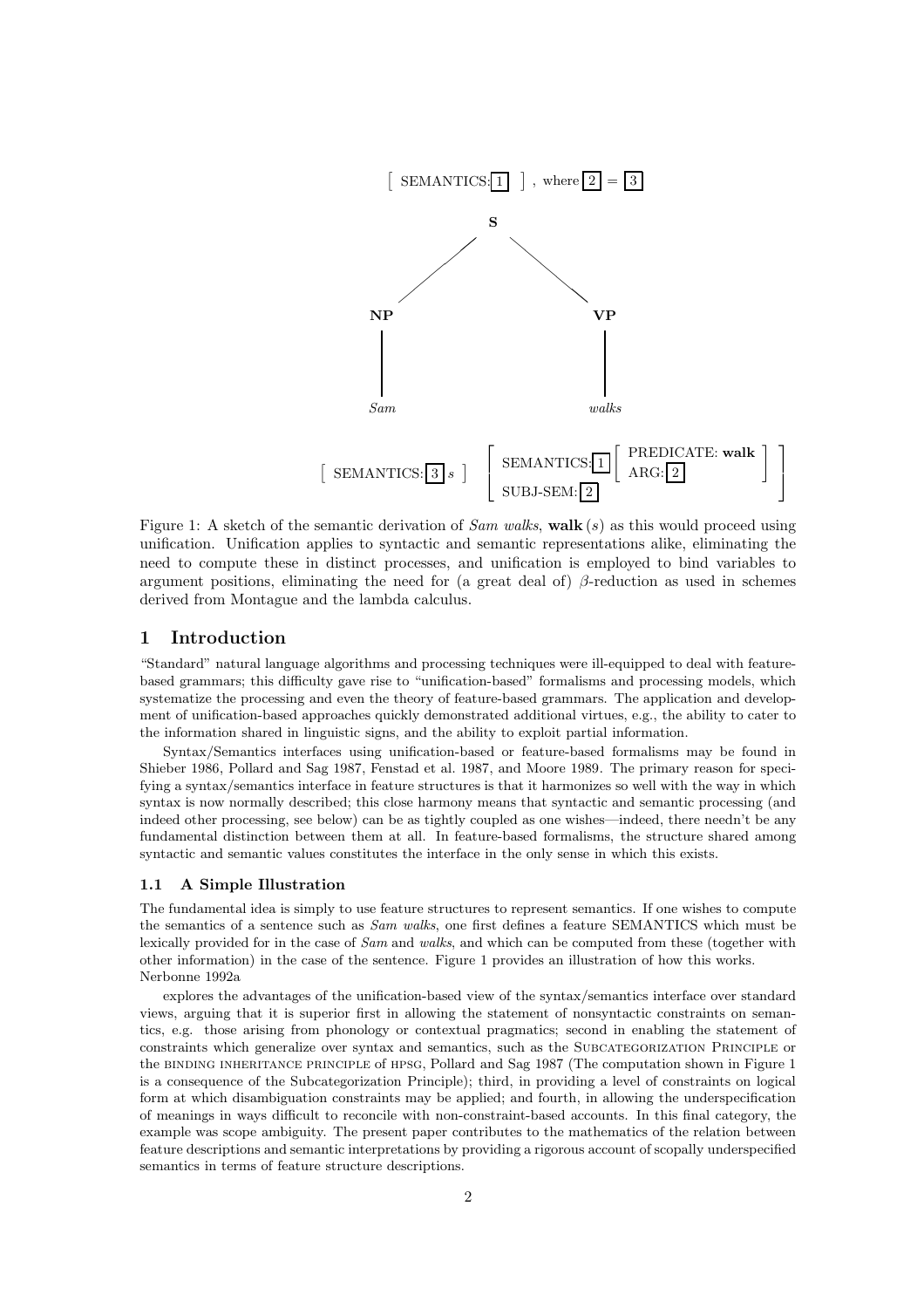It is appropriate to review the third point—the ability to characterize ambiguity within feature description languages—in this introductory section as well, since it clarifies the nature of the undertaking, and since it has proven controversial. This is the subject of the section below.

The view defended here is that semantic features (directly) describe meanings, not model structures. For the sake of concreteness we shall treat meanings as the expressions in a logical language. Our view can then be made crisper: semantic features (directly) describe logical forms, not model structures.

It is important to note that this is not a merely philosophical point, whose answer nothing of practical interest turns on. On the contrary, a proper understanding of ambiguity enables the treatment of disambiguation, which is required in virtually every natural language understanding (NLU) task—and NLU is still the most important application of computational semantics. The importance of disambiguation extends beyond NLU, however, to virtually every application of computational semantics: disambiguation and the accompanying filtering of analytical hypotheses is the primary motivation for including semantics in speech and handwriting recognition efforts.

# 2 What does Feature-Based Semantics Describe?

But the primary reason for posing the question here is internal. We need clarity about the nature of semantic descriptions—the value of [SEMANTICS ] attributes—in order to push forward to the more challenging tasks in semantic representation and reasoning. For example, we need answers to the following questions:

- How are quantifiers, and more generally, higher-order operators, to be represented?
- How can lambda expressions be represented? If they are inexpressible, how can one treat those areas where lambda expressions seem to be employed crucially—type-raising (*The CEO and every division manager*  $left$ , VP and common noun phrase ellipsis (*Tom read every book before Sam did and A good big* man will beat a small one) and predicative traces (How tall is Sam?, How tall did Al say that Sam  $is$ ?)?
- There exist standard model theories for feature formalisms (of somewhat different sorts—cf. Kasper and Rounds 1986, Smolka 1988 and Carpenter et al. 1991) Are these sufficient for the use of feature structures to represent natural language semantics?

There is a simplest view of the nature of feature-based semantic representations, which is that they may be interpreted as directly denoting elements within a semantic model. I shall contrast this with the view that feature structures are better used to describe, not model structures directly, but rather logical forms (which in turn denote elements within the model structure). Figure 2 provides a graphic rendition of the second, more complicated view, which shall be defended here.

There are several problems with the simplest view. First, feature structure formalisms normally make no provision for quantifiers or other higher-order operators. Second, there seems to be no way of defining a lambda operator in these formalisms. See Moore 1989 for a discussion of the difficulties this entails in the case of type-raising. Third (and generalizing over the last two points), a semantic representation language must be extremely powerful if it is to represent the range of the possible meanings in natural language. The needs of a feature formalism which excludes semantics are much more modest, which allows the formalism to retain better computational properties. If we tried to represent semantics directly in feature structures, we would be left with a representation scheme so rich that its computational properties could not be attractive. It is worth noting that several research strategies deal with this difficulty either by avoiding it—concentrating on applications which do not exercise the richer expressive capabilities of natural language, or by ignoring it—employing nonlogical semantic representation schemes whose expressive and computational properties are not understood exactly. The latter tack suffers in many obvious ways, but particularly when it comes to attempting inference on any but an ad hoc basis. The former tack—seeking applications with reduced semantics demands—is certainly defensible, but very difficult to maintain because semantic complexity can arise in unexpected places. A particular problem with this strategy arises in interface applications, where the "flexibility" of natural language interfaces is adduced as a justification for their development. Flexibility invariably requires rich expressive means. Of course, the present proposal can claim nothing more than to restrict complexity to one aspect of linguistic analysis and to prevent it from infecting others unnecessarily.<sup>1</sup>

<sup>&</sup>lt;sup>1</sup>I have deliberately omitted monotonicity considerations as an argument for the metalinguistic interpretation of feature-based semantics, since, if I am right that what is at issue is a question of the interpretation of the featuredescriptions, then monotonic processing must be possible, even on the direct interpretation view. What then appear to be violations of monotonicity (e.g., negation does not merely restrict interpretation) can then always be explained away as confusions about which parts of a description describe the same object (in the case of negation, the scope of negation must not be unified with its result).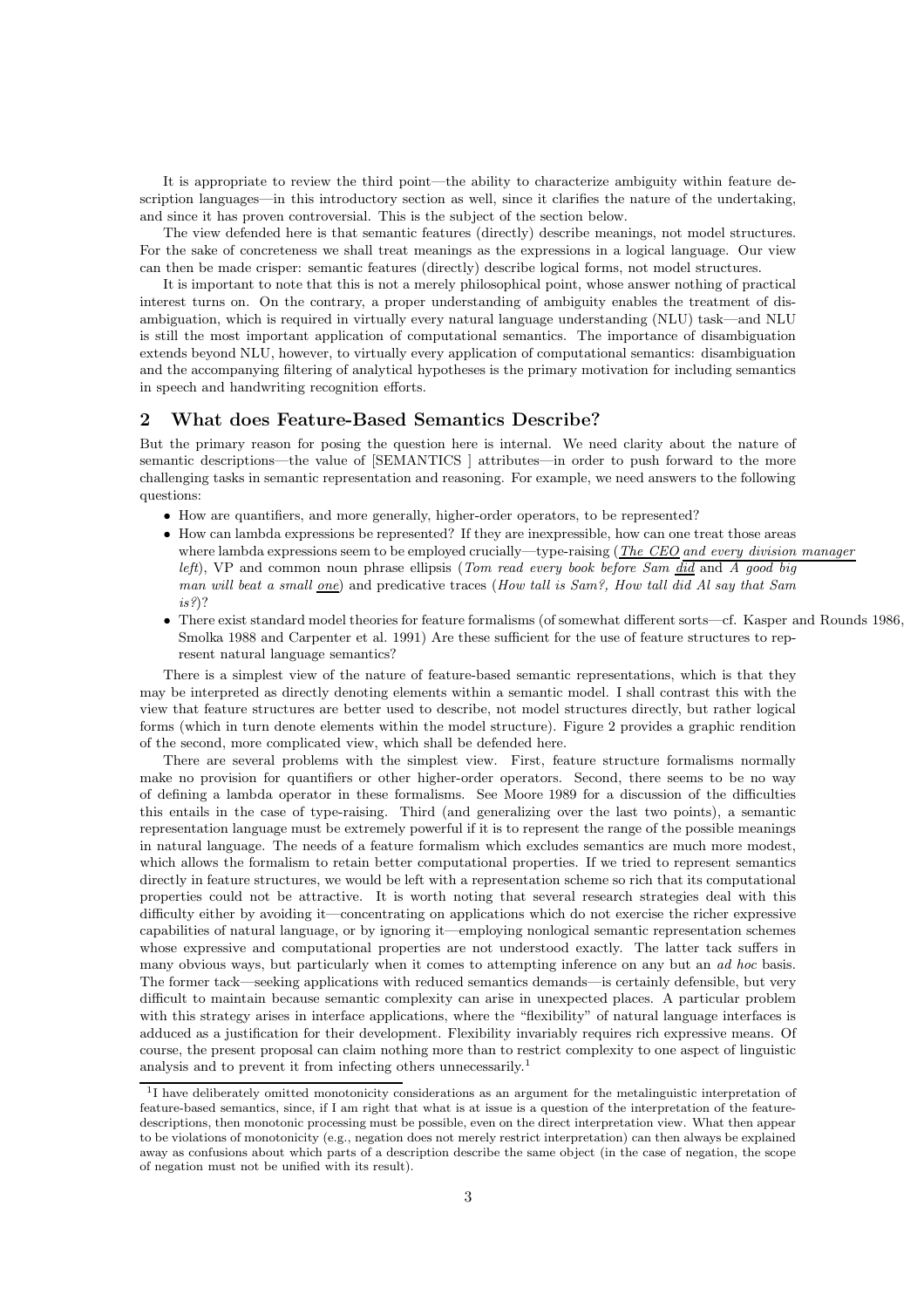## 2.1 What is Ambiguity?

In this section I would like to review a conceptual puzzle which Nerbonne 1992a poses. The problem is solved neatly by the metalinguistic view, but it remains puzzling on the direct denotation view. This concerns the distinction between vagueness (or generality) and ambiguity, and will be introduced by an example. The noun bank is ambiguous between the '\$-home' and 'riverside' meanings in a way that glove is not, even though glove can refer only to left-hand gloves or right-hand gloves—quite distinct categories of objects. This distinction is crucial in quantification and anaphora. Thus three gloves ignores the distinction between left- and right-hand gloves in a way that three banks may not (this cannot refer to a pair of financial institutions and a riverside); similarly Sam bought a bank and Bob sold one cannot describe a situation involving a financial institution on the one hand and a riverside on the other; i.e., it allows only a pair of the four possible combinations of the two meanings. The vague (or general) glove is less restrictive; any of the four possible combinations of meanings can be at play in the following example:<sup>2</sup>

#### Sam lost a glove and Bob found one

We need to distinguish ambiguity and vagueness (or generality). If semantics distinguishes two levels, a level of meaning specification and a level of meaning (or denotation), then ambiguity is a disjunction (or underspecification) at the first level, while vagueness (or generality) is disjunction (or underspecification) at the second. If semantics is compositional or "direct" (and thus involves no essential level of logical form) then the notion of disjunction leads to the absurd consequences, i.e., that there is no distinction between vagueness and ambiguity. This is the crux of a final argument for the metalinguistic view of semantic features.

Let us examine the metalinguistic view in more detail. If we allow that semantics makes metalinguistic specifications, then it specifies that 'bank' has the meaning

## [PRED: {\$-HOME,RIVERSIDE}]

, using metalinguistic disjunction. Under the (quite reasonable) assumption that there is no single objectlanguage predicate denoted by this disjunction, we can explain the quantificational and anaphoric facts. On this view the only predicates described by the above specification are just \$-HOME and RIVERSIDE, so the description must be of exactly one of those. Glove, on the other hand, is unambiguous, even if its semantics may be equivalent to an object-language disjunction: [PRED: GLOVE], where the metalinguistic

<sup>2</sup>Cf. Zwicky and Sadock 1975 for a discussion of anaphora as a test of ambiguity.



Figure 2: The relation of feature-based semantics to semantic representation logic, model theory, and the extralinguistic objects of discourse. A simpler, but ultimately unsatisfactory view, would eliminate the semantic representation logic.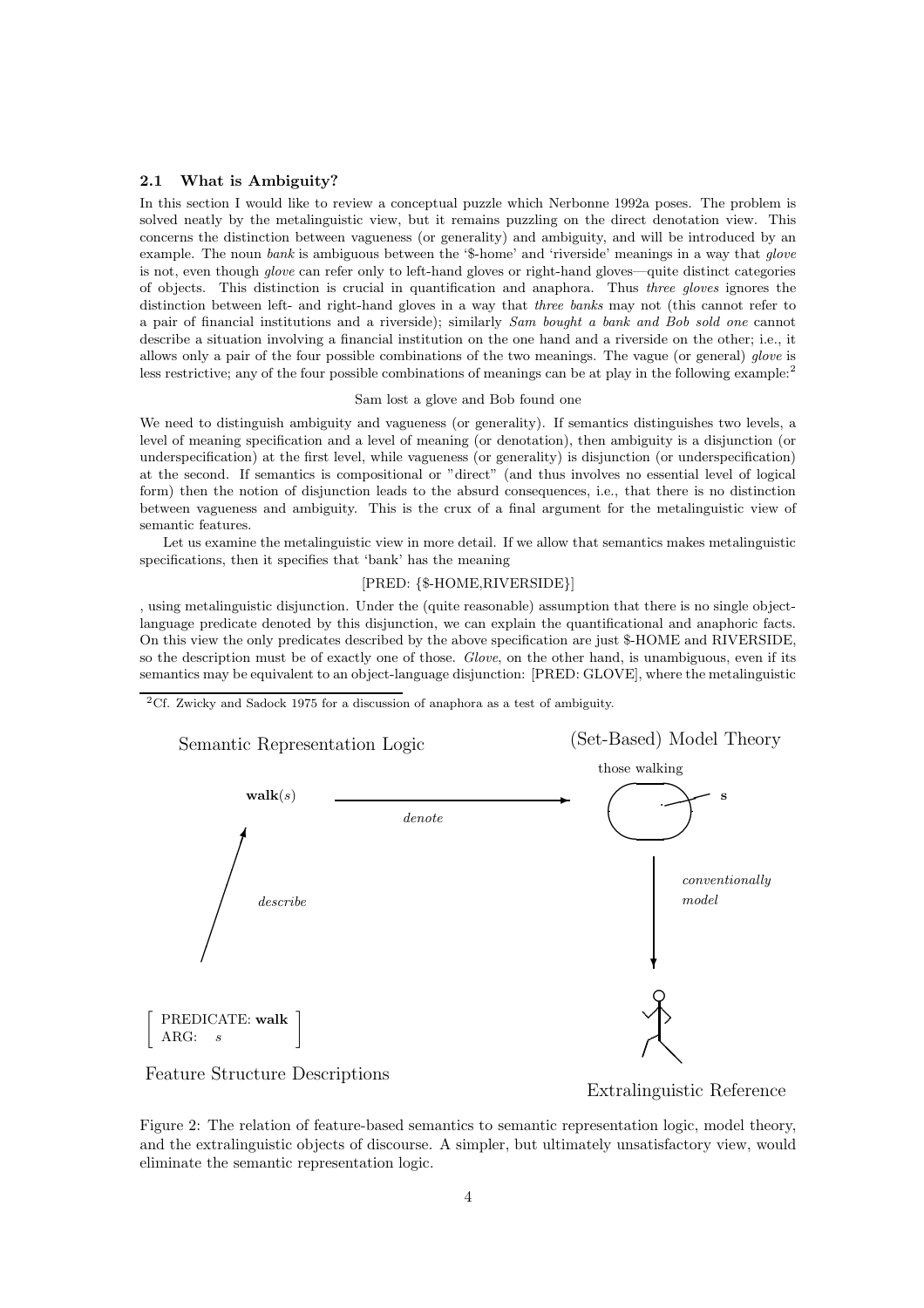'GLOVE' denotes the object language predicate glove, which may satisfy the object-language equivalence below:

#### glove $(x)$  iff left-glove $(x) \vee$  right-glove $(x)$

I would like to anticipate two objections to the argument presented here. The first objection is that lexical ambiguity is simply the existence of two distinct lexical items with the same pronunciation, etc., and the second objection is that the apparent puzzle above dissolves if finer-grained semantic theories are employed. We examine these in turn.

The standard representation of lexical ambiguity is that of distinct lexical items, but this solution essentially denies purely semantic ambiguity, reducing it to an unanalyzed notion of 'distinct lexical item', and it fails to generalize to the view of the lexicon as a disjunction of words, common in feature-based theories (cf. HPSG, Pollard and Sag 1987 p.147). Under the view of the lexicon as a disjunction of words (or word descriptions), the postulation of lexical items distinct only in semantics reduces to the postulation of a single item with disjunctive semantics, since:

$$
(p_1 \wedge \ldots \wedge p_n \wedge q) \vee (p_1 \wedge \ldots \wedge p_n \wedge r) \Leftrightarrow (p_1 \wedge \ldots \wedge p_n \wedge (q \vee r))
$$

The postulation of distinct lexical items does not rescue the direct interpretation tack since it is equivalent via the factoring above—to the postulation of a single item with disjunctive semantics. Thus this attempted solution boils down again to whether semantics makes metalinguistic specifications, or whether it denotes directly.

The solution offered here is consistent with the view that multiple lexical entries are involved, but it immediately suggests a more perspicuous representation (in analogy to the right-hand side of the biconditional); it differs only in insisting that there be two levels of semantics: a level which constrains semantic representations, and the level of semantic representations themselves. Lexical ambiguity involves underspecification at the first level; lexical vagueness (or generality) is underspecification at the second.

We turn now to the second objection, that this puzzle of ambiguity vs. vagueness (or generality) dissolves if finer-grained semantic theories are adopted. There are two points to be made against this objection, first, that semantic grain does not seem to be the only issue, and second, that, if it is indeed the issue, then a very rough grain would seem to be appropriate (at least for quantification). We discuss each now in more detail. We can illustrate the objection arising from the consideration of semantic grain in the context of the example above. The objection need only suppose that the predicates specified as semantics for bank, i.e., \$-HOME and RIVERSIDE denote different entities—perhaps different predicate atoms, as they might in situation semantics (Barwise and Perry 1983). On this interpretation, we might then suppose that the only entities which satisfy the disjunctive description {\$-HOME, RIVERSIDE} are the relevant atoms. And thereafter, the treatment would be just as in the case of the metalinguistic interpretation. —We can respond to this objection in the following way. The difficulty here is in the supposition that the only entities satisfying the disjunctive description will be the relevant atomic predicates. This amounts to a prohibition of disjunctive properties which could be quite difficult to maintain (He must be citizen or resident, Any citizen or resident may apply). In this sense the issue is not just the possibility of using a finer-grained semantics, but also the nonexistence of disjunctive properties. And even if a tenable semantics could be sketched without disjunctive properties, this line of objection would seem committed to disallowing disjunctive entities across the board. I would expect to be able to raise the ambiguity vs. vagueness (generality) issue wherever disjunctive entities were allowed.

A second rebuttal to the objection from semantic grain would allow the relevance of the objection, but ask how fine-grained an appropriate semantics is. Quantification facts argue that the predicates denoted by common noun phrases are distinguished only by their extensions. This is, e.g., implied by the conservativity postulate in generalized quantifier theory (Barwise and Cooper 1981). Thus it will not do simply to point to logics in which there may be a relation of material equivalence, but no relation of logical equivalence between the left and right sides in the glove equation above. This is not motivated except as a means of solving the ambiguity/vagueness puzzle since natural language quantification is insensitive to distinctions finer than material equivalence. But if extensions were the level of semantic sensitivity, and if we were interpreting directly, then we should expect a quantification such as three banks NOT to count financial institutions and riversides indiscriminately. This concludes our discussion of the objections.

Given a level of semantic representation together with a metalinguistic level at which constraints on semantic representation are expressed, a notion of semantic ambiguity as opposed to semantic underspecification may be characterized. This is further justification for the view that semantic processing involves the manipulation of semantic representation—which in turn further justifies the postulation of this level of representation in addition to the level at which meanings are directly modeled. The more general claim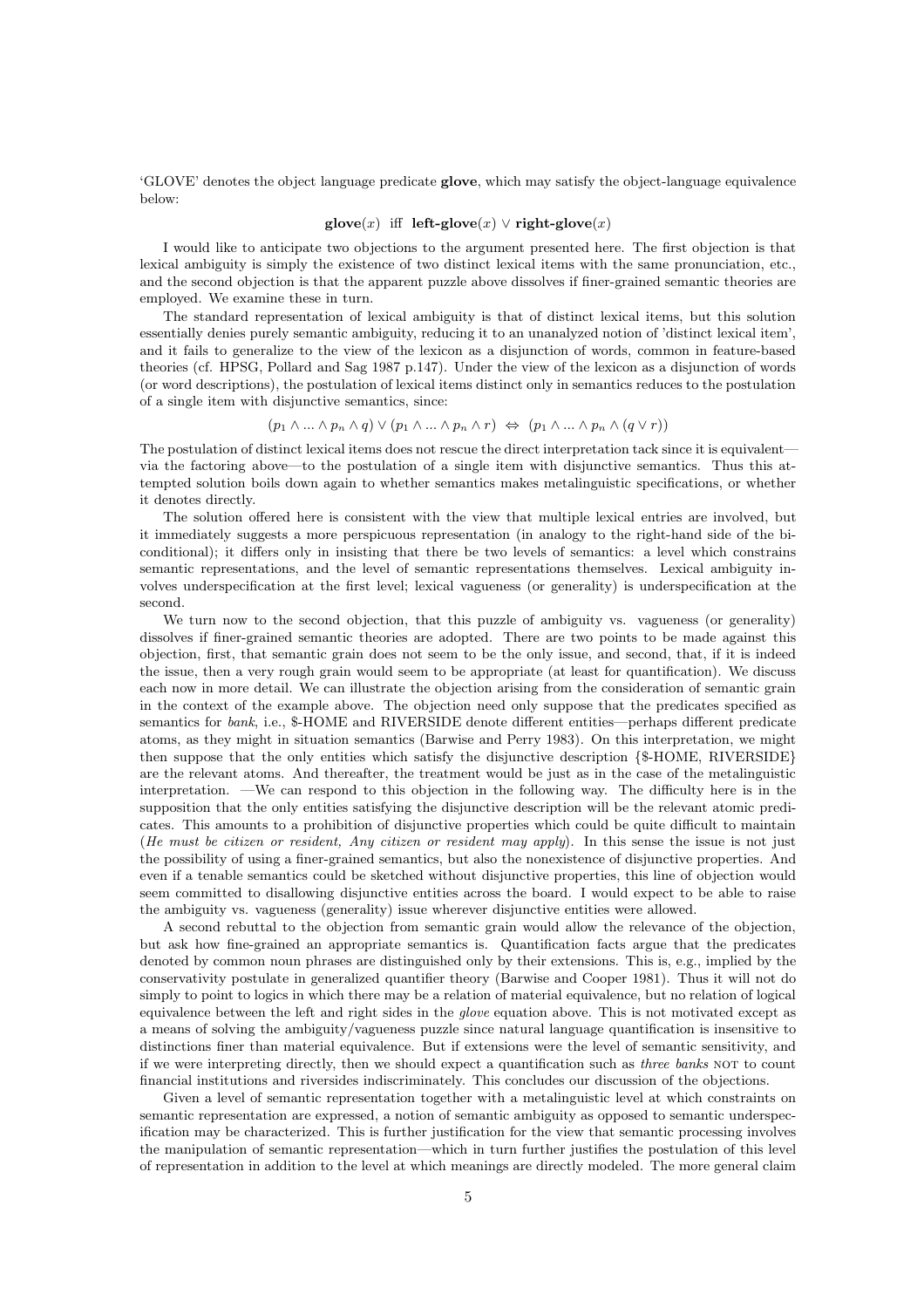on which this argument hinges is that the characterization of ambiguity in a representation  $L_1$  is always with respect to a second representational system  $L_2$ . The scheme proposed here distinguishes two levels of semantics and is thus capable of characterizing ambiguity; systems with a single level are not.

The view adopted here is that there is a semantic representation language, distinct from the feature formalism, and that feature structures may be profitably employed as a formal metalanguage for this semantic representation scheme. A lengthy illustration is provided in Section 4 below. Under this view feature structure expressions describe expressions in a logic designed for semantic representation in natural language. Figure 2 provides a schematic view of the proposed view of the relation between feature structure descriptions and their ultimate semantic referents, the objects spoken of.

The following sections illustrate in detail how a semantics conceived along these lines functions. They show how scope ambiguity can be characterized in this sort of system—without reference to auxiliary notions such as quantifier stores or quasi-logical forms. The ability to characterize such meanings should constitute a further challenge to those who wish to interpret feature descriptions of semantics directly.

# 3 An Illustration

We illustrate the view that semantics involves the accumulation of constraints expressed about a semantic representation language, by applying the view to a well-known semantic representation language, the language of generalized quantifiers; second, by developing its metalanguage within the feature description language used in HPSG; and third by demonstrating its application to problems of predicate disambiguation and scope.

## 3.1 Logic—A Generalized Quantifier Language

To illustrate the approach we shall first need a target semantic representation language. Here we deliberately use a popular semantic representation scheme—a version of the language of generalized quantifiers; this is a kind of lingua franca among theoretically oriented computational linguists. We emphasize that the overall scheme—that of employing feature structure descriptions as a formalized metalanguage for a semantic representation logic—is general, and could easily be applied to other logics, e.g., first order logic, higher-order or intensional logics, discourse representation structures, or a language of situation theory.. It could even be applied to nonlogical representations, but that would be harder to motivate.

# A BNF for a Language of Generalized Quantifiers—LGQ

| $\langle \text{var} \rangle \Rightarrow x_0, x_1, \dots$                                                  |                                                                                                                                                                     |
|-----------------------------------------------------------------------------------------------------------|---------------------------------------------------------------------------------------------------------------------------------------------------------------------|
| $\langle \text{const} \rangle \Rightarrow c_0, c_1, \dots$                                                | $\langle \det \rangle \Rightarrow \forall, \exists, MOST, \dots$                                                                                                    |
| $\langle \text{pred} \rangle \Rightarrow P_0, P_1, \dots$                                                 | $\langle$ g-quant $\rangle \Rightarrow \langle \det \rangle \langle \mathrm{var} \rangle \langle \mathrm{wff} \rangle$                                              |
| $\langle \text{term} \rangle \Rightarrow \langle \text{var} \rangle \mid \langle \text{const} \rangle$    | $\langle \text{wff} \rangle \Rightarrow \langle \text{atomic-wff} \rangle$<br>$(\langle \text{wff} \rangle \langle \text{conn} \rangle \langle \text{wff} \rangle)$ |
| $\langle \text{atomic-wff} \rangle \Rightarrow (\langle \text{pred} \rangle \langle \text{term} \rangle)$ | $\vert \ (\neg \langle \text{wff} \rangle)$<br>$ \ (\langle \text{wff} \rangle \rightarrow \langle \text{wff} \rangle)$                                             |
| $\langle \text{conn} \rangle \Rightarrow \wedge, \vee, \leftrightarrow$                                   | $(\langle \text{g-quant} \rangle \langle \text{wff} \rangle)$                                                                                                       |

There is one detail about this syntax definition which may seem peculiar to non-computational linguists. The definition foresees quantified formulas not in the Barwise-Cooper notation (cf. Barwise and Cooper 1981) where the quantified formula normally had  $\lambda$ -terms in the restrictor and scope, but rather in the notation more frequently used in computational linguistics, in which these positions are filled by open formulas. The formula below highlights the difference:

| <b>Barwise and Cooper Notation</b>                               | PresentNotation                                     |
|------------------------------------------------------------------|-----------------------------------------------------|
| $\forall x(\lambda y.\text{man}(y), \lambda z.\text{mortal}(z))$ | $(\forall x \, \text{man}(x), \, \text{mortal}(x))$ |

This is generally preferred in order to keep the complexity of formulas (the number of  $\lambda$ 's) at a minimum. Cf. Moore 1981 for an early use; and Dalrymple et al. 1991, pp.414-17 for model-theoretic definitions of the alternative forms.

We turn now to the description of expressions in this language using a typed feature description language of the sort common in grammar processing.

# 3.2 Metalogic—AVM Specifications for LGQ

In this section we employ typed feature logic (often referred to as a ATTRIBUTE-VALUE MATRICES or AVMs) to provide a set of type definitions for expressions in the logical language just presented. We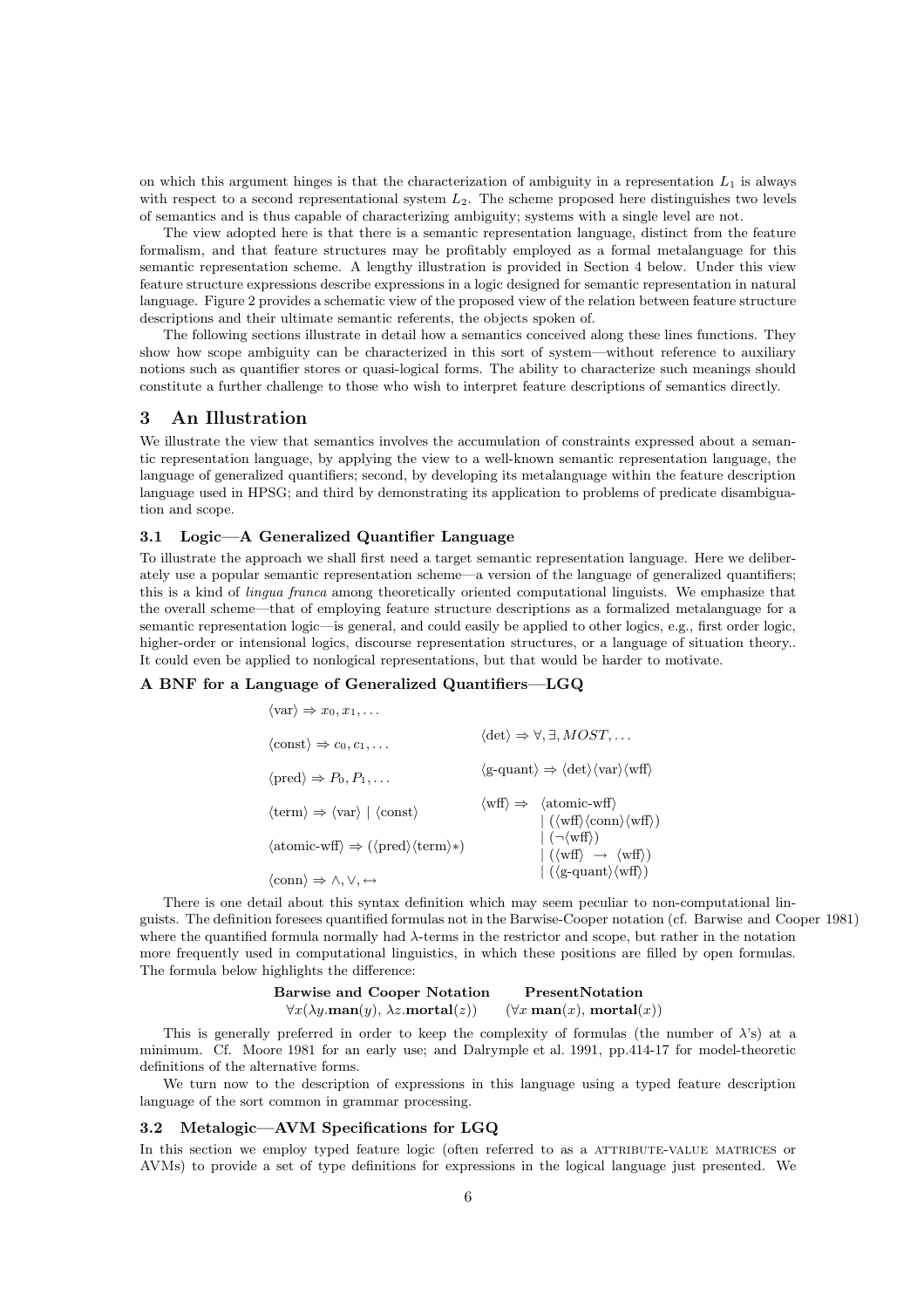shall not present the typed feature logic formally, relying on (Carpenter 1992) for definitions. The initial specifications are limited to very vanilla-flavored uses of the feature description scheme, and we shall warn when more particular assumptions are made.

| $\langle \text{var} \rangle \Rightarrow x_0, x_1, \dots$                                                                                                                                | $\begin{array}{c} var \\ INDEX \end{array}$                                                                                                              |
|-----------------------------------------------------------------------------------------------------------------------------------------------------------------------------------------|----------------------------------------------------------------------------------------------------------------------------------------------------------|
| $\langle \text{atomic-wff} \rangle \Rightarrow (\langle \text{pred} \rangle \langle \text{term} \rangle)$                                                                               | $\begin{bmatrix} atomic\text{-}wff\\ \text{PRED} \text{ } [pred] \\ \text{FIRST} \text{ } [term] \\ \vdots \\ \text{N-TH} \text{ } [term] \end{bmatrix}$ |
| $\langle$ g-quant $\rangle \Rightarrow \langle \det \rangle \langle \mathrm{var} \rangle \langle \mathrm{wff} \rangle$                                                                  | $\left[\begin{array}{c} gen-quant\\ {\rm DET}\; [det]\\ {\rm VAR}\; [var]\\ {\rm REST}\; [w\!f\!f] \end{array}\right]$                                   |
| $\begin{array}{rcl} \langle \mathrm{wff} \rangle \Rightarrow & \dots \\ & &   \ (\langle \mathrm{wff} \rangle \langle \mathrm{conn} \rangle \langle \mathrm{wff} \rangle ) \end{array}$ | $\left[ \begin{array}{c} connective-wff \\ \text{CONN} \ [conn \\ \text{WFF1} \ [wf] \\ \text{WFF2} \ [wf] \end{array} \right]$                          |
| $\ldots$ $\left( \neg \langle \text{wff} \rangle \right)$                                                                                                                               | $\begin{array}{ c c } \hline \textit{negation} \\ \text{SCOPE-WFF: [wff]} \hline \end{array}$                                                            |
| $\ldots$ $\left(\langle \text{wff} \rangle \rightarrow \langle \text{wff} \rangle \right)$                                                                                              | $\begin{bmatrix} implication \\ ANTE [wff] \\ CONSEQ [wff] \end{bmatrix}$                                                                                |
| $\left( \langle \text{g-quant} \rangle \langle \text{wff} \rangle \right)$                                                                                                              | $\left[\begin{array}{c} q\text{-}wjj\\ \text{QUANT} [gen-quant]\\ \text{SCOPE} [wjj] \end{array}\right]$                                                 |

1

1

It is easy to note the absence of several expressions types from the set of feature-structure types defined; for example, terms, predicate and individual constants have not been defined here. That is because we rely on type information for distinctions which are not realized in one or more distinct attributes. Figure 3 illustrates the type hierarchy we assume.

# 3.3 Use of Semantic Descriptions—Examples

Some simple examples of the kinds of metalinguistic specifications allowed are illustrated in Figure 4. These would be compiled in ways suggested by Figure 1; i.e., we imagine that construction principles (or grammatical rules) may have a semantic correlate which constrains the semantic representation which is the meaning of the construction. Of course, as we noted above, there is no reason that only syntax should have the privilege of constraining meaning.

The use of feature structures as a metalinguistic level of semantic representation allows greater freedom in semantic explanations. Cf. Nerbonne 1992a for illustration.

# 4 A Richer Constraint Language

The use of feature descriptions above (ignoring the use of types) is of the fairly simple sort common to all feature systems, including, e.g., PATR-II (cf. Shieber et al. 1983). In general, this was conceived as a theory of linguistic categories (Gazdar et al. 1987), which complemented a "backbone" of context-free phrase-structure rules. Initially, this division of labor—feature-structures on the one hand and CF rules on the other—appeared justified by the need for recursion in the latter, but not in the former. But the treatment of long-distance dependence appears to necessitate the use of some recursion even in the featurestructure component (cf. Kaplan and Zaenen 1988 and Kaplan and Maxwell 1988). This has justified the attempt to develop feature structure description languages which can describe both the context-free and the categorial components of language—and which therefore foresee a fairly liberal use of recursion.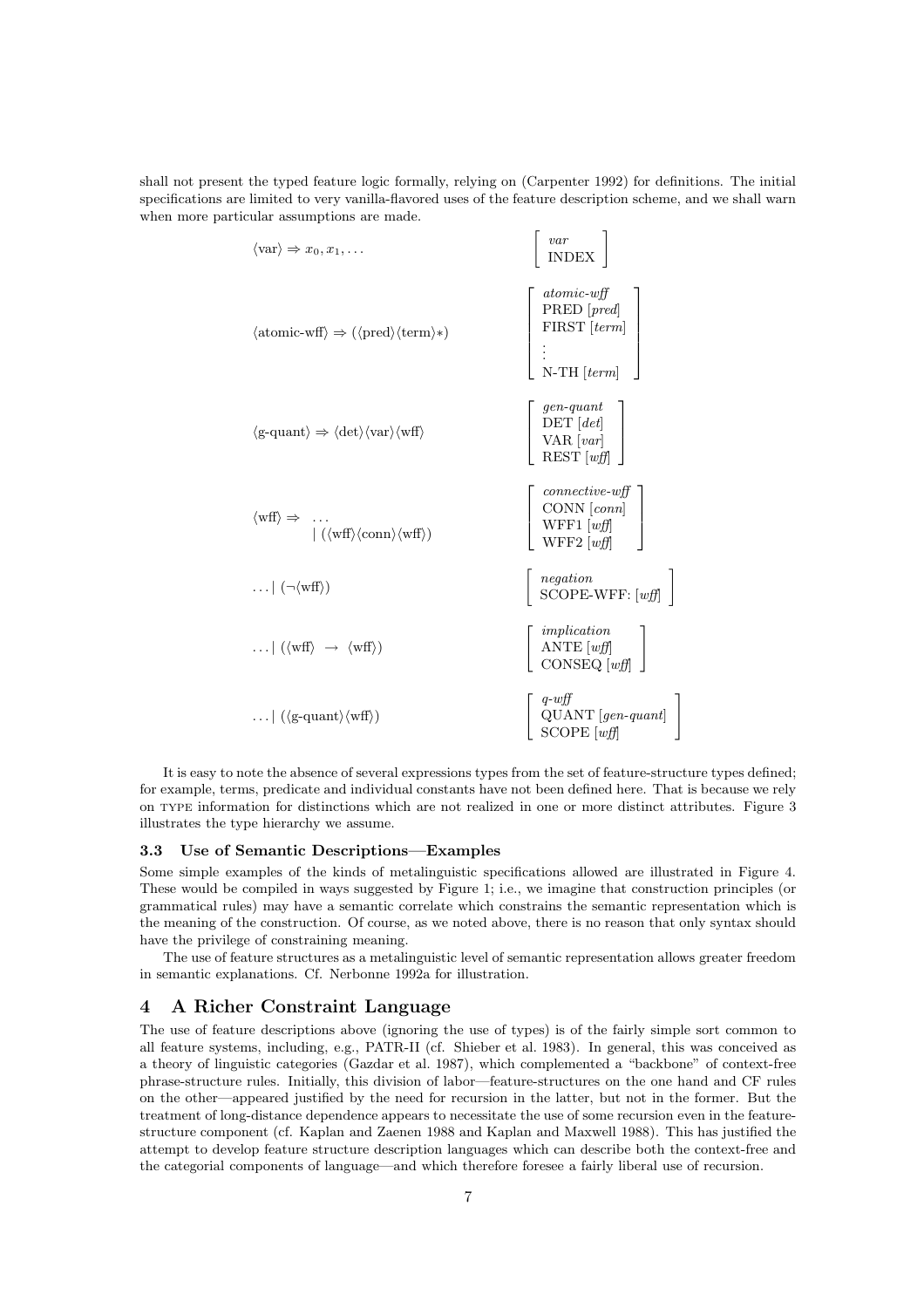

Figure 3: A type hierarchy for the domain of expressions in the language of generalized quantifiers as defined in the text. Carpenter, 1992 provides the theory of typed feature structures within which a hierarchy such as this functions.

In continuing below our investigations in constraint-based semantics, we shall employ the language of HPSG (Pollard and Sag 1987) because HPSG, more than any other current school of computational linguistics, promotes the richer view of feature structure description. Indeed, HPSG may be seen as the formulation of the feature-based work followed to its logical conclusion: here, feature structures provide not merely a theory of linguistic categories, but rather an alternative foundation for all linguistic theory.

A precise foundation for the more elaborate HPSG language, which we shall sketch and employ informally, is provided in Carpenter 1992. Briefly, it consists of a set of terms described in attribute-value matrices of the sort employed above, which, however, are subject to CONSTRAINTS expressed in a richer language. The constraint language allows typing, i.e., restrictions on appropriateness of attributes and values; RELATIONS between feature terms; as well as references to SETS. The motivation and technical development for set terms is provided in Pollard and Moshier 1990. One aspect of Pollard and Moshier's treatment is particularly significant below: a description set of n element descriptions can never hold of sets of  $n + m$  elements, but it can hold of sets of  $n - m$  individuals—this is possible where some of the element descriptions are compatible. (Rounds 1988 provides alternative developments of the notion 'set' in feature logic.)

# 5 Scope Underspecification

A fundamental problem in computational semantics is the support of disambiguation, i.e., the resolution of semantic ambiguity and underspecification. Applications of feature-based techniques for predicate disambiguation may be found in Moens et al. 1989 and Nerbonne 1992b. Scope disambiguation is a more difficult problem both because the relevant factors are less well understood, and because the underspecified information is more complex. In this section we investigate the use of the HPSG feature-description language as a means of describing semantic representations which are underspecified with respect to scope.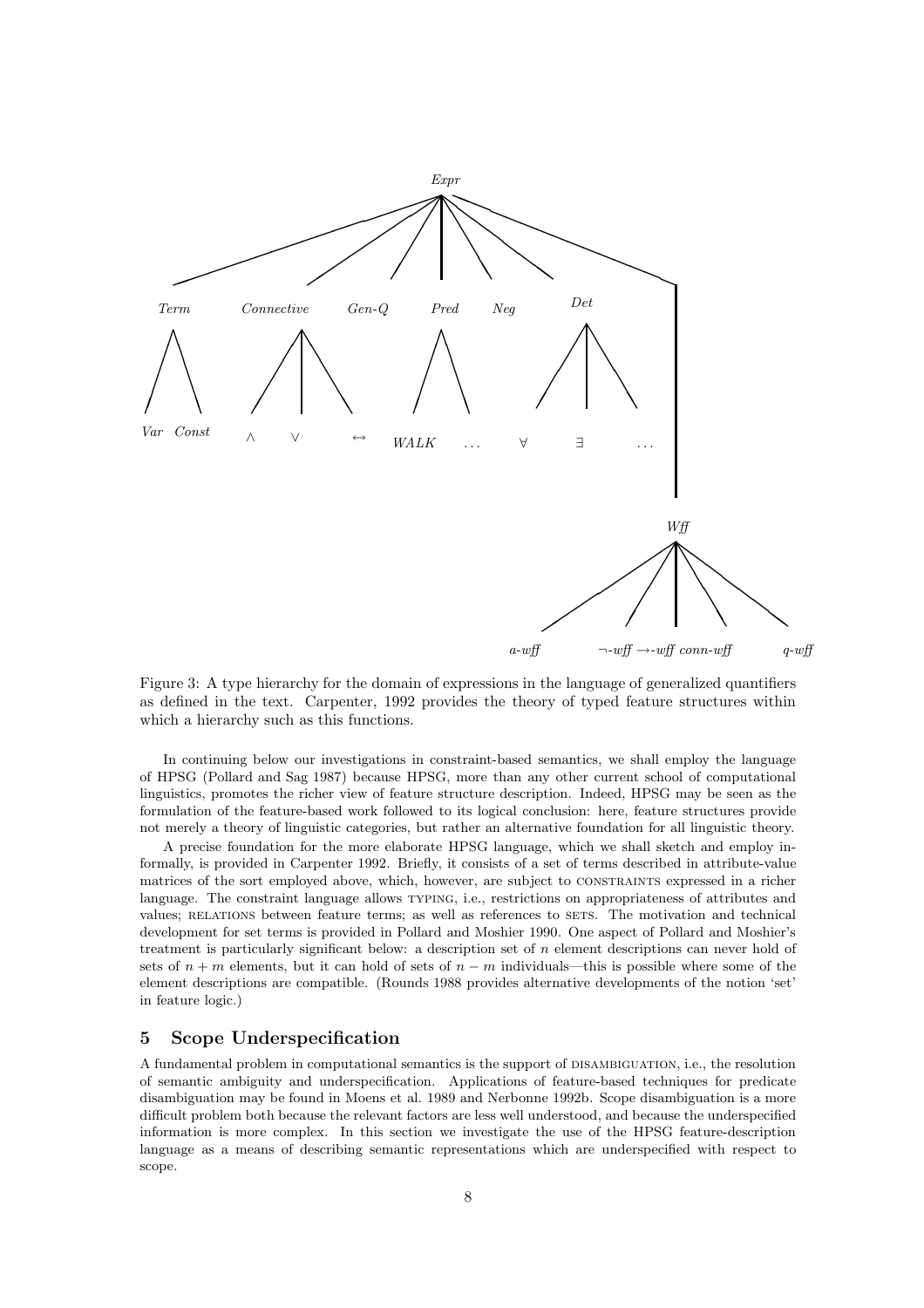

Figure 4: Feature structure descriptions used as metalinguistic descriptors of expressions in LGQ. Note the use of underspecification in the last example.

To provide the flavor of the system proposed, we first provide the (relatively simple) specifications in feature-description language for two common metalogical tasks—the definition of free variable, and that of closed formula. Each of these is employed in the following treatment of scope, as is a third, that of formula without vacuous binding, whose definition may also be found below.

# 5.1 Metalogical Task—Definition of Free Variables

We add to each type a feature FREE-VARS, which is constrained by type definitions. The feature description specification mimics the usual recursive definition (cf. Ebbinghaus et al. 1978, p.30). A variable (occurrence) is free in atomic formulas, and free in boolean combinations under the obvious conditions, and finally free in quantified formulas where it is free in a component and not bound by the quantifier itself. The following definitions in typed feature logic formalize this: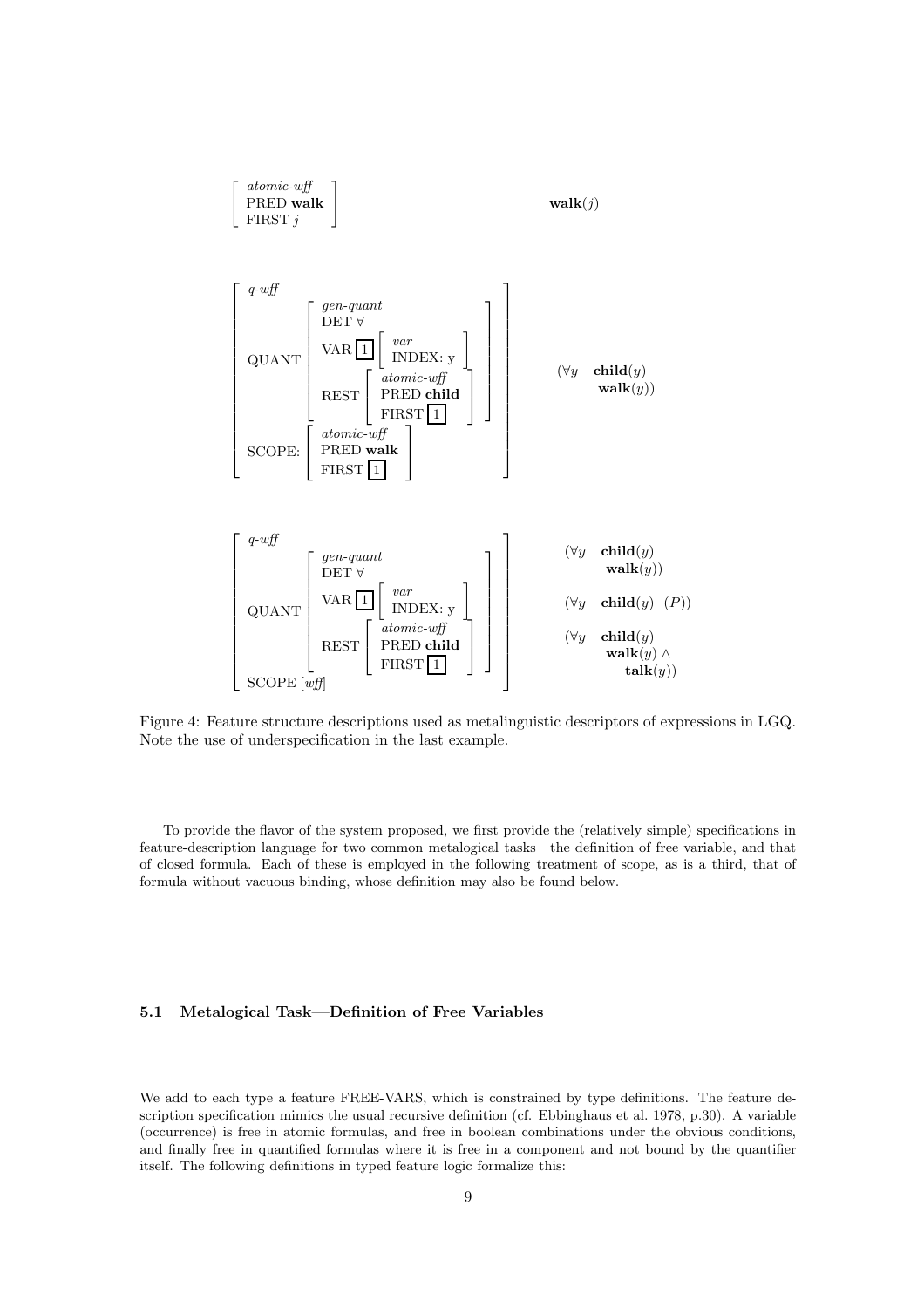

Given the definition of free variables, the definition of closed formula is straightforward:

$$
closed \text{-} wff = \left[ \begin{array}{c} wff \\ \text{FREE-VARS } \emptyset \end{array} \right]
$$

# 5.2 Overspecifying Logical Forms

Note that the means of defining free variables (above), depends on adding superfluous information to metalogical specifications. The FREE-VARS attribute provides information which is useful, but calculable from other information present. It provides for overspecified feature structures—overspecified vis-à-vis LGQ. For example, an atomic formula with no arguments but a nonempty FREE-VARS attribute would be overspecified (and its specification would fail to satisfy the associated constraint). We exploit this possibility in what follows.

An interesting opportunity arises when we consider slightly less obvious descriptions of logical formulas. Suppose, for example, that the type var contains a field, not only for the variable name, but also for its scope, i.e., the quantified formula whose quantifier binds the variable:

$$
\langle \text{var} \rangle \Rightarrow x_0, x_1, \dots \quad \begin{bmatrix} var \\ \text{INDEX} \\ \text{BINDER} [q \text{-} w \text{f} \text{f} ] \end{bmatrix}
$$

Since the scope of a bound variable is unique, this is a well-defined feature (and something similar is common in implementations of theorem provers). It can now be exploited to represent scopally underspecified structures. For example, we can now represent formulas in which argument positions are bound to variable arguments, which in turn point to unique quantified formulas, whose scopes, however, needn't be specified. An example of a term in such a structure would be the following: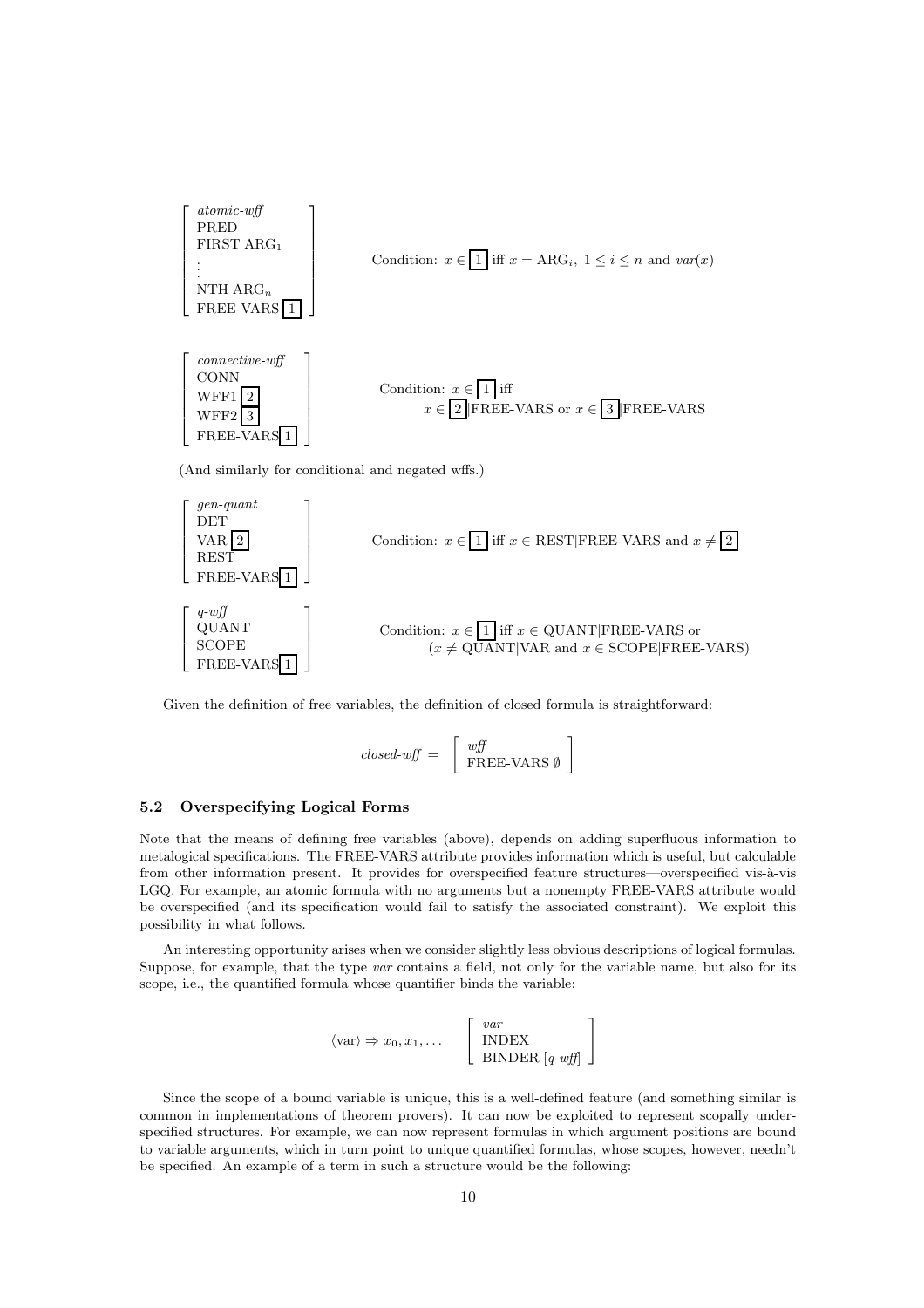

The point of employing a representation such as this is, of course, that it encodes all of the information associated with the binding of a quantified term to a particular argument position, but none of the information associated with the scope the quantifier takes. It can thus serve as part of a representation for underspecified scopes.

Before demonstrating how this sort of representation might be employed, it will be useful to introduce an abbreviatory convention. As the feature representation of the quantified formulas above amply demonstrates, the standard logic representations are considerably more concise than the representations proposed here (in feature descriptions). Because of this, we shall abbreviate lengthy feature descriptions with the logic formulas they describe, wherever this can be done with no danger of confusion. Thus for the structure above we shall write:



Where there is no possibility of confusion, we use the (more compact) logical notation to abbreviate AVM's describing the logic. There are two equivalent feature descriptions here, where the first hides somewhat more information than the second (which corresponds more closely to the implementation). The first normally suffices, but some details (e.g., about the quasi-logical forms discussed in the following section) are more easily understood on the basis of the second.

# 5.3 Quasi-Logical Form (QLF)

In this section we employ the representations proposed in the last to provide a level of representation in which scope is unspecified. It represents a brief diversion in the overall develop in that the structures proposed here will not find use later on. Instead, they will be used as examples of scopally underspecified structures of popular, but sui generis type—neither logical formulas nor descriptions of them. The point of this section is to contrast this development with the one advocated in the main body of the paper.

First, we assume that the quantified formulas in the different VAR-BINDER positions have themselves unspecified scopes, in order to obtain a structure whose information content resembles the CLE's "quasilogical forms" (Alshawi and others July 1989), in that it shows which quantifiers bind which argument positions, but it says nothing about the relative scopes of the quantifiers. It is crucial to note here that the structure below does NOT actually describe any quantified formulas at all—it merely describes an atomic formula whose argument positions are filled by variables. The parallel to Schubert and Pelletier's and Alshawi et al.'s structures is genuine—we have defined nonlogical structures from which genuine semantics are readily derived, just as they did.

An employee represents each department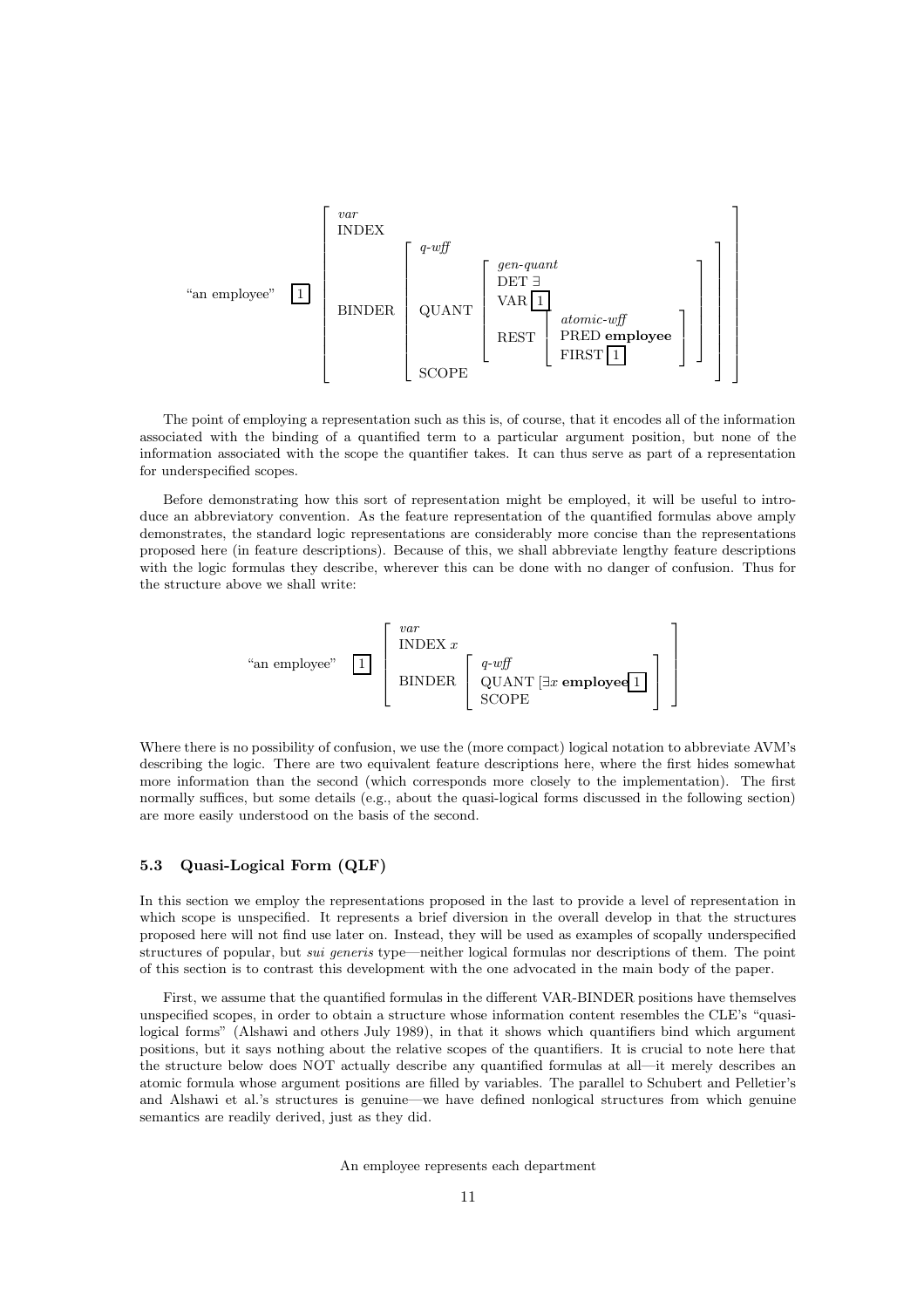

Although this sort of representation is generally known under the CLE term "quasi-logical form" (hence: QLF), it is for all intents and purposes just Schubert and Pelletier 1982's "ambiguous logical syntax", or Hobbs and Shieber 1987's "wff's with complex terms", or Fenstad et al. 1987's "unscoped situation schemata". The idea of deriving (during parsing) unscoped representations from which scoped formulas could be algorithmically derived is standard (and good) practice among theoretically minded computational semanticists.

But like all good practice, it invites theoretical questions as to WHAT it assumes and WHY it is effective. We have nothing to say definitively on the latter (agreeing with the widespread prejudice that it must have to do with the feasibility of ignoring or at least postponing scope disambiguation). The former question is particularly interesting here, because feature-based semantics can provide a general account of the nature of QLF: it simply represents one way of partially specifying semantic constraints. But QLF is theoretically suspect because it is an *ad hoc* representation. Here we can take a step further: given our general scheme of allowing the statement of constraints over logical forms, there is no need for a distinguished level of QLF; i.e., we can encode the information in QLF in the semantic metalanguage under development here.

Before showing how this is possible, it is worth noting that while the representation in (1) includes all the information in QLF, still it does not DESCRIBE the disambiguated scopings—instead, it stands in an algorithmic relation to them. That is, there is an algorithm which maps from representations such as these to scope disambiguations. The representation (1) thus only makes sense within a system with a level of QLF. What is distinctive about the feature-based systems under discussion here is that one can eliminate the level of QLF, even while preserving all the information it contains. This is possible if the opportunity for underspecification in feature structures is exploited properly.

(1) therefore only suggests how QLF might be specified; we would prefer, however, to eliminate QLF in favor of variously (under)specified semantic feature structures. We seek a single representation which (in the sense of feature logics) subsumes various scope possibilities. These possibilities should be obtained by further specifications of feature values.

#### 5.4 Underspecified Scopes

The information in a quasi-logical form (above) is NOT that a particular quantified-wff has a particular scope, but rather EITHER that a particular quantified-wff has a particular scope OR that its scope has a particular scope, OR that its scope's scope...etc. This motivates the addition of an apparently redundant feature:



We require that the feature  $\text{SCOPE}^*$  is defined wherever  $\text{SCOPE}$  is (on  $q\text{-}w\text{fft}$ ). Intuitively,  $\text{SCOPE}^*$  is the kernel, or nuclear scope of a complex formula; it functions as a regular path specification of the sort used by Kaplan and Maxwell 1988. Furthermore, quantified-wff is subject to a type restriction that SCOPES\* is either identical to the value of SCOPE or to the value of SCOPE\* in the scope.

This feature appears redundant, but it is only redundant when formulas are fully specified. It allows us to represent quasi-logical forms in a fashion that genuinely subsumes scopally unambiguous formulas. But to show this we likewise need to characterize the quantifiers involved, so that we add a second apparently ambiguous feature, with a similar type restriction: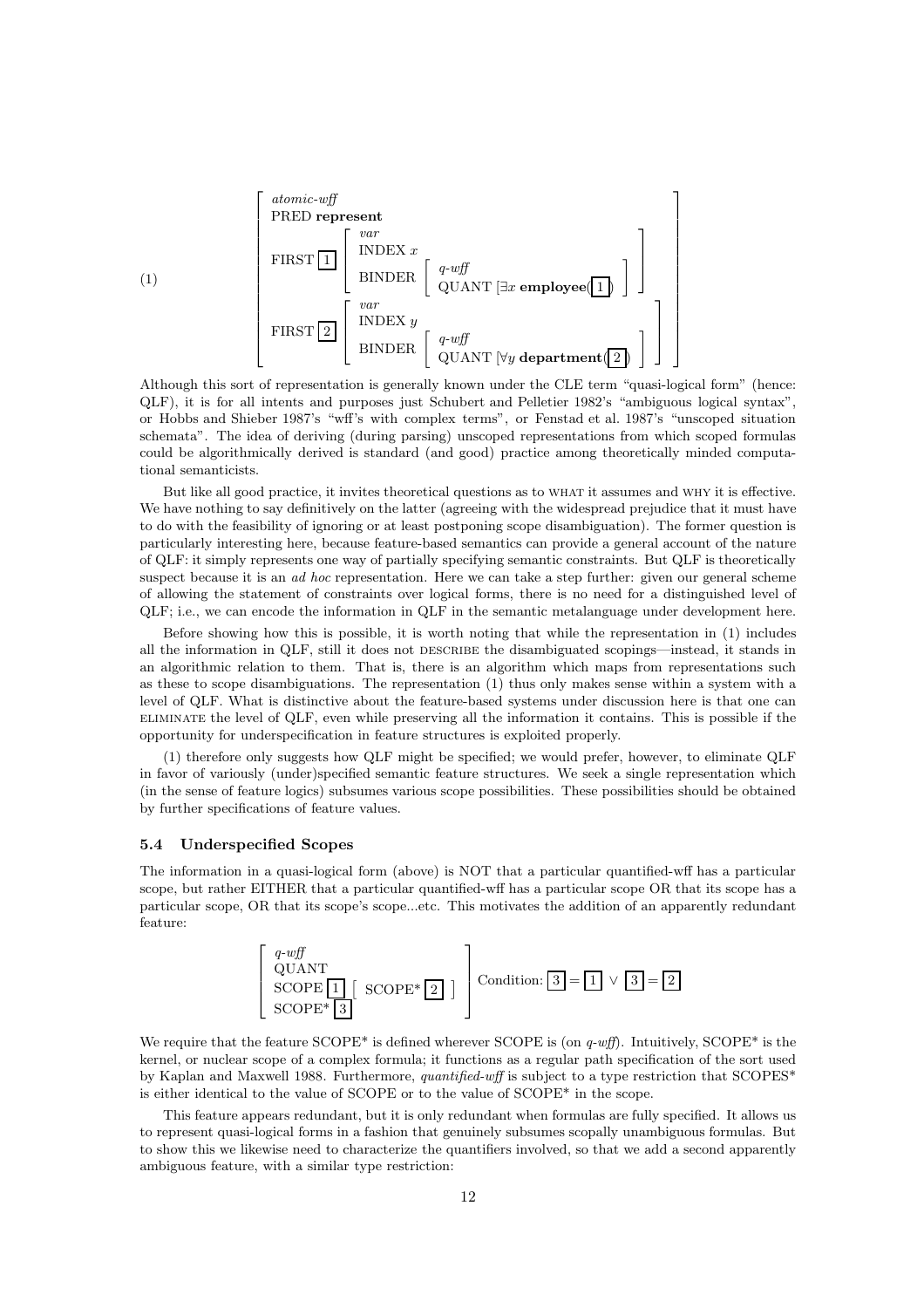$$
\begin{bmatrix}\nq\text{-}wff \\
\text{QUANT}\n\begin{bmatrix}\n1 \\
\text{SCOPE}\n\end{bmatrix} & \text{Condition: } 3 = \{*\boxed{1}*\} \cup \boxed{2} \\
\text{QUANT*}\n\begin{bmatrix}\n3 \\
\end{bmatrix}\n\end{bmatrix}
$$

Starred braces denote set delimiters. We again require that QUANT\* is defined wherever QUANT is (on q-wff). Intuitively, QUANT<sup>\*</sup> is the set of quantifiers involved in a formula. The condition in this case is again recursive (and no longer expressible as a regular path expression), viz., that QUANT\* be the union of the SCOPE's QUANT\* together with the singleton set of the local QUANT, so that QUANT\* is the set of quantifiers along the path to an atomic scope. Given these definitions, we can now specify a feature structure which subsumes the various scope ambiguities and which allows that the level of "quasi-logical form" be eliminated. We examine the feature structure description below, intended as a representation of the following sentence (where scope is underspecified):

An employee represents each department



This structure describes formulas whose dominant operator is one of the two quantifiers in QUANT\*, whose scope feature is unspecified  $(\top)$ , and for which the atomic-wff **represent** $(x, y)$  occurs on the path SCOPE\*. The structure may be further specified e.g., by setting the scope feature (to be one of the two quantifiers involved).

Given the definitions above, this feature description can be true of exactly two formulas. Proof: QUANT must have a value, and QUANT\* must contain it (def.). Choose one of the two possibilities, the second will be the (parallel) second solution. Given choice of quantifier, SCOPE|QUANT\* must have other quantifier, and SCOPE|SCOPE\* must be identical to SCOPE\* (since otherwise type clash). Thus above reduces to:

$$
\begin{bmatrix}\n q\text{-}wff \\
 \text{QUANT } \exists x \text{ employee}(x), \\
 \text{SCOPE } \begin{bmatrix}\n q\text{-}wff \\
 \text{QUANT* } \{*\forall y \text{ department}(y) * \} \\
 \text{SCOPE* represent}(x, y)\n\end{bmatrix}\n\end{bmatrix}
$$

1  $\overline{ }$  $\overline{1}$  $\overline{1}$  $\overline{1}$ 

We examine the value of SCOPE. It must define QUANT, which must therefore be equal to the element in the singleton QUANT\* (since the latter had to contain the QUANT value). Thus SCOPE|SCOPE cannot be anything with a QUANT value—and therefore nothing with a SCOPE or SCOPE\* value. But SCOPE|SCOPE\* must be either SCOPE|SCOPE or

SCOPE|SCOPE|SCOPE\*. Since the latter cannot be defined, it must be the former. Thus:



The second reading involves choosing the second quantifier first, but is otherwise parallel.  $\Box$ 

This indicates that the required subsumption relations indeed hold of this formula (and that no further logic formulas are described by this AVM). Thus scope disambiguation can be characterized at this level. It is clear that the characterization above crucially involved Pollard & Moshier set descriptions, which can never hold of sets with more elements than the set description has. For those who would prefer other notions of sets, the required restrictions can be obtained in interesting ways. For this we need two further notions: first, a restriction to closed formulas, as defined above.Second, we need a way to ban vacuous quantification, as provided in Appendix A.

The scope ambiguity problem is classic, and the Schubert and Pelletier and Alshawi et al. solution to it is generally recognized to be the best available, and certainly one of the most practical. But it rests on the theoretically questionable foundation of "quasi-logical form". The point of demonstrating that one can obtain the same predictions as the "quasi-logical form" theory in a theoretically motivated fashion through the use of feature structures as a formalized metalanguage for logic—is to show the capability of the feature-based approach as a foundation for semantics and disambiguation.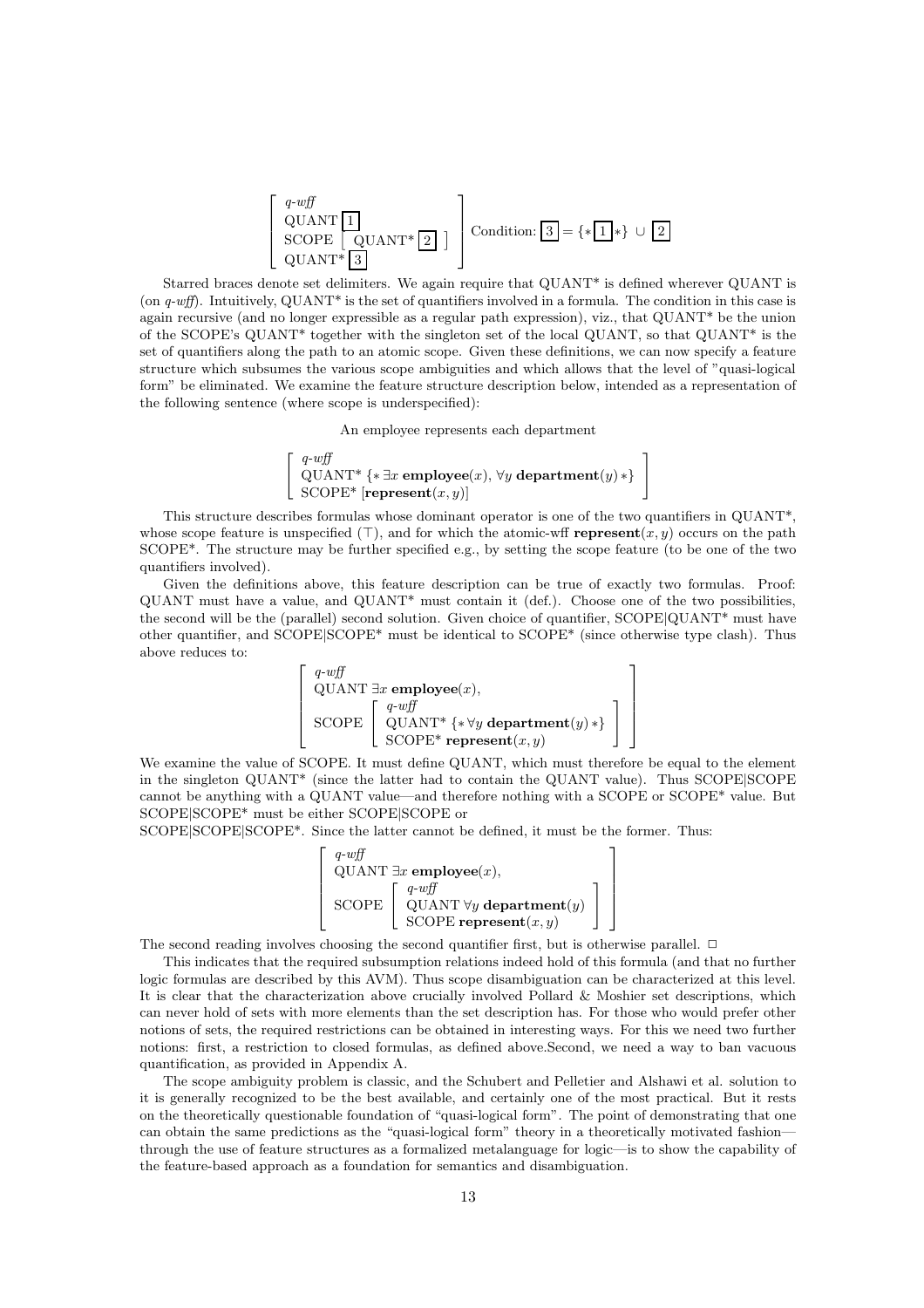## 5.5 Formulas with no Vacuous Binding— $nvb\text{-}wff$

1  $\overline{1}$  $\overline{1}$  $\overline{1}$  $\overline{1}$ 

In examining the range of reasonable realizations of scopally underspecified formulas, it is helpful to exclude from consideration formulas with vacuous binding. Here we provide the needed definitions.

> $atomic\text{-}wff\sqsubseteq nvb\text{-}expr$  $\sqrt{ }$  $\overline{\phantom{a}}$  $\overline{1}$  $\overline{1}$  $\overline{\phantom{a}}$ connective-wff **CONN**  $\ensuremath{\text{WFF1}}\xspace$  1  $WFF1$  2 1  $\overline{1}$  $\overline{1}$  $\overline{1}$  $\overline{1}$

FREE-VARS

for  $x \ni$  connective-wff(x), nvb-expr(x) iff nvb-expr(1) and nvb-expr(2) (And similarly for conditional and negated wffs.)





# 6 Nested Scopes

In this section we extend the approach to account for "nested" quantification, as this is treated in Keller 1988. Our target analysis is the sentence below, which ought to have either of the two analyses following:

An expert in every field attended the meeting

# Targets: fully specified scopes





In order to accommodate this within the feature-based scheme introduced above, we first need to define a third apparently redundant feature, REST\*, transitive derivative of REST (the restrictor of a quantifier).

$$
\begin{bmatrix} gen-quant \\ REST \boxed{1} \\ REST^* \boxed{3} \end{bmatrix} \text{SCOPE*} \boxed{2} \end{bmatrix} \text{Condition: } \boxed{3} = \boxed{1} \lor \boxed{3} = \boxed{2}
$$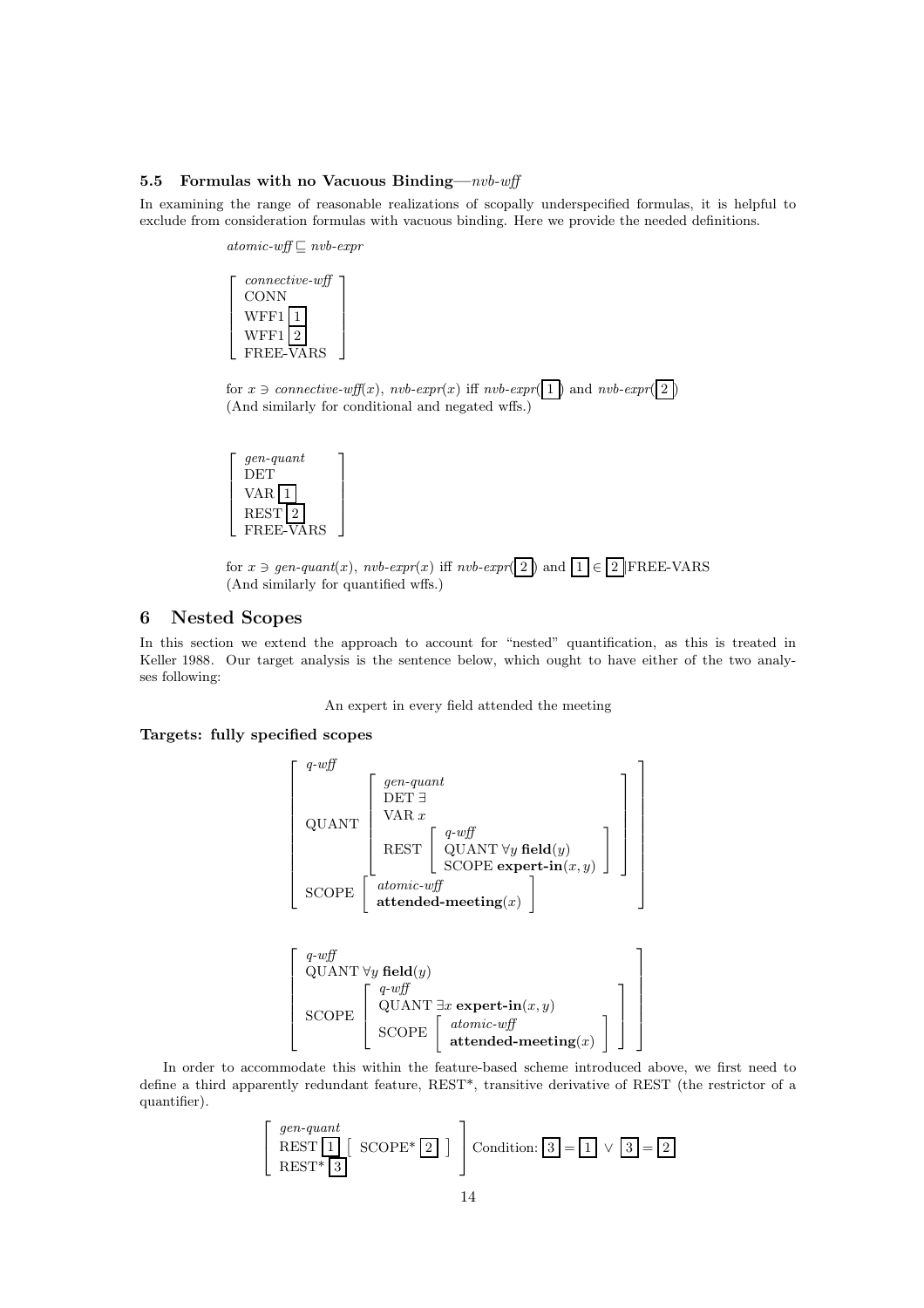Just as in the previous cases, we require that REST\* be defined wherever REST is (on *gen-quant*). Intuitively, REST<sup>\*</sup> is the kernel, or nuclear scope of a complex quantifier.

Second, we require a slight revision of the definition of QUANT\*, the transitive derivative of SCOPE and QUANT. (The revision will not affect the representation and not require significant modifications in the proof in the text.)



Intuitively, QUANT\* is still the set of quantifiers involved in a formula, now just defined more comprehensively. N.b., the treatment of nonnested quantifiers still works (but the formulation above now needs a restriction to closed formulas).

We illustrate the treatment with an application to the sentence:

An expert in every field attended the meeting

This receives the following scopally underspecified representation:

$$
\begin{bmatrix}\nq\text{-}w\text{ff} \\
\text{QUANT*} {\{\ast \forall y \text{ field}(y), \begin{bmatrix} \text{DET } \exists \\
\text{VAR } x \\
\text{REST*} \text{ expert-in}(x, y) \end{bmatrix} * \}} \\
\text{SCOPE*} \begin{bmatrix}\n\text{atomic-wff} \\
\text{attended-meting}(x)\n\end{bmatrix}\n\end{bmatrix}
$$

There are exactly two solutions. Proof: QUANT must be filled; choose one from QUANT\*.

1.  $\forall y$  field(y). Then the remaining cannot come from QUANT|REST|QUANT<sup>\*</sup>, since this would leave no way of binding the  $x$  in the SCOPE<sup>\*</sup>. (Note the implicit appeal to the definition of closed formula, provided in Section 5.1 above.) It is therefore reducible to:



Since SCOPE|QUANT must be filled, the quantifier in SCOPE|QUANT\* must fill it. Since there are no further quantifiers involved, there can be no SCOPE|SCOPE|SCOPE<sup>\*</sup>, which leaves SCOPE|SCOPE to be filled by SCOPE|SCOPE\*. This yields the fully specified formula:



2.  $\left[\begin{array}{c} \text{DET} \\ \text{VAR } x \end{array}\right]$ DET ∃

 $\text{REST*}$  expert-in $(x, y)$ 

1 Once this is put into QUANT, it is clear that the remaining quantifier,

> 1  $\overline{1}$  $\vert$  $\overline{1}$  $\overline{1}$  $\overline{1}$  $\overline{1}$  $\overline{1}$  $\overline{1}$

 $\forall y \text{ field}(y)$ , cannot be in SCOPE|QUANT<sup>\*</sup> (since this would leave the variable y in QUANT|REST<sup>\*</sup> unbound). The remaining quantifier therefore must be in QUANT|REST|QUANT<sup>\*</sup>, yielding:

$$
\begin{bmatrix}\nq\text{-}w\text{ff} \\
\text{QUANT} \\
\text{REST*} \\
\text{REST*} \\
\text{REST}(\text{QUANT*} \{\ast \forall y \text{ field}(y) \ast\}) \\
\text{SCOPE*} \\
\text{attended-meeting}(x)\n\end{bmatrix}
$$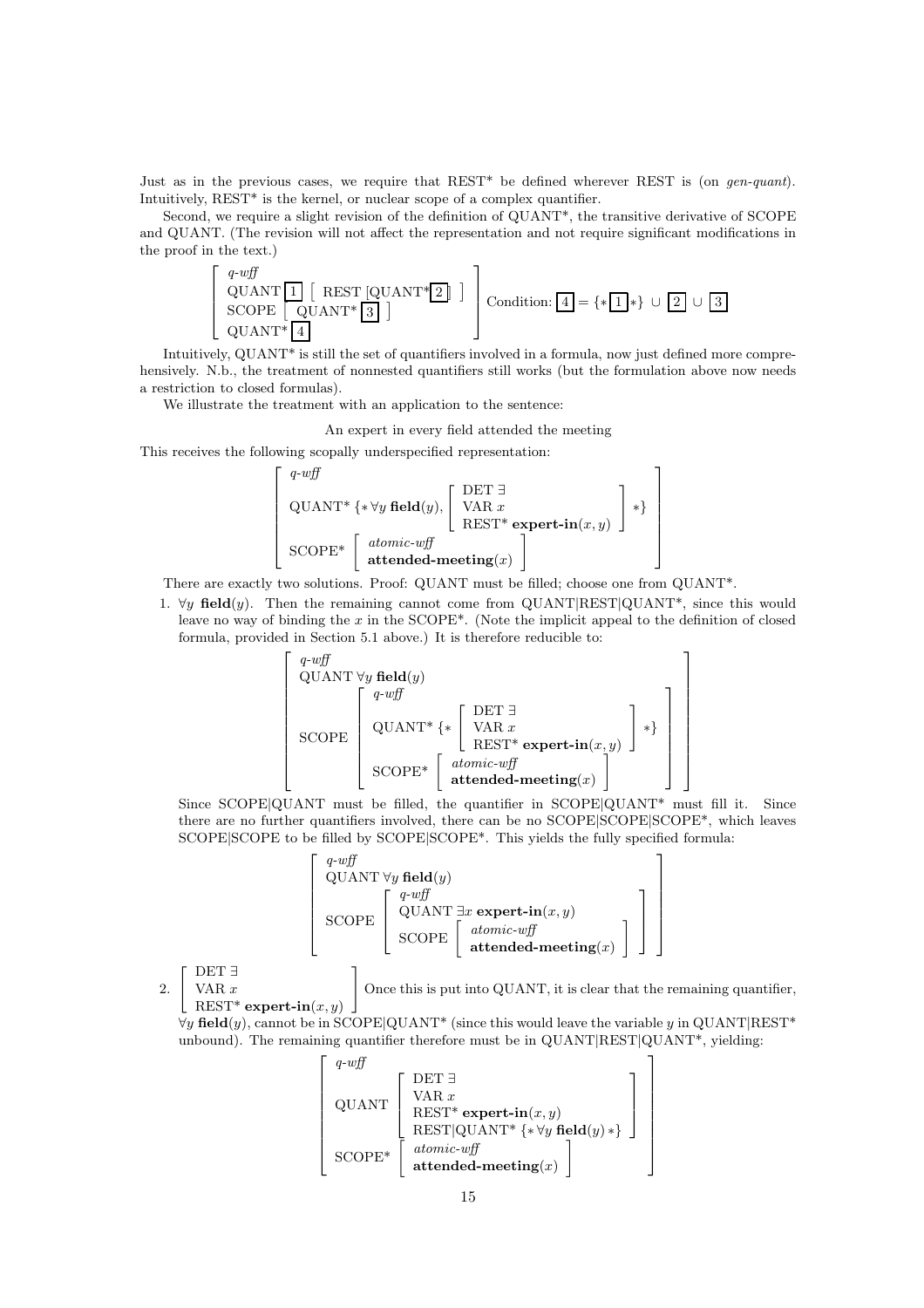Since there's no further QUANT\* specification here, the SCOPE cannot involve a quantifier, so that SCOPE\* must be SCOPE. QUANT|REST, on the other hand, has a QUANT\* value, and therefore must have a QUANT value, which moreover, must be the element in the singleton QUANT|REST|QUANT. But QUANT|REST\*—an atomic-wff—is incompatible with QUANT|REST, meaning it must therefore be QUANT|REST|SCOPE\*. This gives us:



But now, since QUANT|REST|QUANT<sup>\*</sup> contains no further quantifiers, QUANT|REST|SCOPE cannot be of type q-wff, so that QUANT|REST|SCOPE\* must be QUANT|REST|SCOPE. This is just the second reading:



Thus exactly the two desired readings are characterized.

Several refinements are potentially interesting: first, we may generalize to account for scope ambiguity involving arbitrary operators (including, e.g., negation and modal operators) by creating a supertype of quantified-wff, say operator-wff and defining OPERATOR\* and SCOPE\* in analogy to QUANT\* and SCOPE\* above, respectively; second, we need to demonstrate how one could translate into the underspecified representation (cf. Nerbonne et al. 1993); third, it would be most interesting to identify, represent and exploit disambiguating factors; and fourth, it would be worthwhile exploring the use of underspecified representations which are not actually subjected to disambiguation (cf. Poesio 1991, Reyle 1992 for proposals for semantic representation schemes in which scopes are unspecified).

# 7 Conclusions and Prospectus

The purpose of the present paper has been the investigation of the use of feature structures for the purpose of semantics processing. We have argued that "semantic" feature structures are best conceived as constraints on logical form. This is equivalent to the view that the feature description language functions as a formalized metalanguage for an arbitrary semantic representation language. This view of the use of semantic feature structures recommends itself by the relatively few assumptions it makes about the nature of the semantic representation language itself—in particular, it need not be limited to the expressive power of the feature logic metalanguage. A further advantage for this view is the opportunity it affords for the characterization of semantic ambiguity. We illustrated the proposal using an application to the language of generalized quantifiers, and an extended excursion into the relatively rich HPSG formalism demonstrated a feature-based approach to the characterization of scopally underspecified formulas which eschews the level of "quasi-logical forms".

Finally, we must note that the program of genuinely integrating syntax and semantics is not realized completely here, since some semantic processing, namely genuinely semantic inference, must be separate from the construction of semantic forms. This problem exists as well e.g., in Montague's program, where syntax must first be mapped into logic for any inference to occur. The feature-based theories may have an advantage here in that it may be possible to define (weak) semantic consequence relations directly on the feature structures, but this is a topic for later work.

## Referenties

Alshawi, H., et al. July 1989. Research Programme in Natural Language Processing. Final report. SRI Cambridge Research Centre: Alvey Project No. ALV/PRJ/IKBS/105.

Barwise, Jon, and Robin Cooper. 1981. Generalized Quantifiers and Natural Language. Linguistics and Philosophy 4(2):159–219.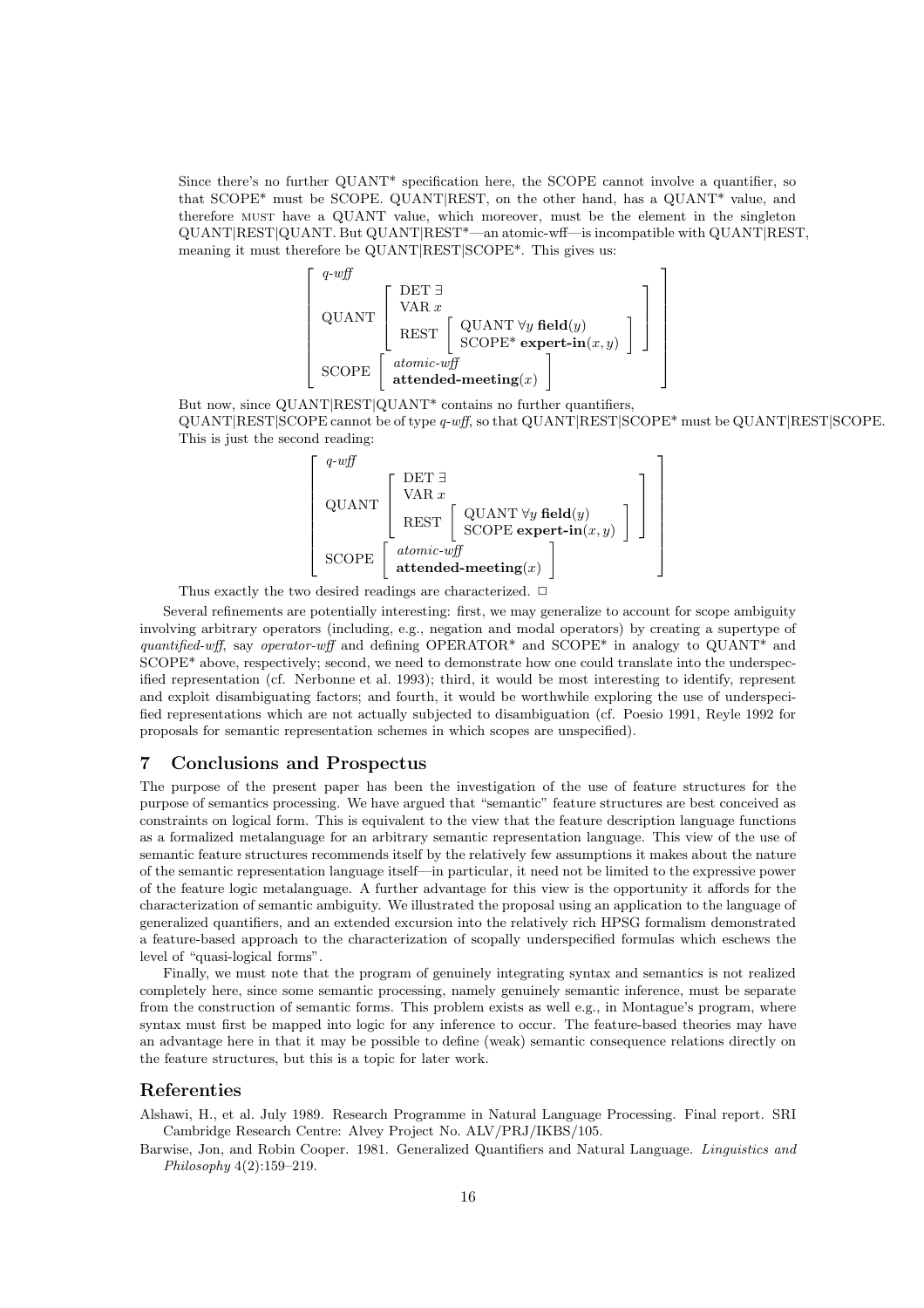Barwise, Jon, and John Perry. 1983. Situations and Attitudes. Cambridge: MIT Press.

- Carpenter, Bob. 1992. The Logic of Typed Feature Structures. Tracts in Theoretical Computer Science, No. 32. Cambridge: Cambridge University Press.
- Carpenter, Bob, Carl J. Pollard, and Alex Franz. 1991. The Specification and Implementation of Constraint-Based Unification Grammar. In Proc. of the Second International Workshop on Parsing Technology. Cancun.
- Dalrymple, Mary, Stuart M. Shieber, and Fernando C.N.Periera. 1991. Ellipsis and Higher-Order Unification. Linguistics and Philosophy 14(4):399–452.
- Ebbinghaus, Heinz-Dieter, Jörg Flum, and Wolfgang Thomas. 1978. Einführung in die Mathematische Logik. Darmstadt: Wissenschaftliche Buchgesellschaft.
- Fenstad, Jens Erik, Per-Kristian Halvorsen, Tore Langholm, and Johan van Benthem. 1987. Situations, Language, and Logic. Dordrecht: Reidel.
- Gazdar, Gerald, Geoffrey K. Pullum, Robert Carpenter, Ewan Klein, Thomas Hukari, and Robert D. Levine. 1987. Category Structures. Technical Report CSLI-87-102. CSLI.
- Hobbs, Jerry R., and Stuart M. Shieber. 1987. An Algorithm for Generating Quantifier Scopings. Computational Linguistics 13(1-2).
- Kaplan, Ronald, and John Maxwell. 1988. An Algorithm for Functional Uncertainty. In Proc. of Coling 1988, 297–302. Budapest.
- Kaplan, Ronald, and Annie Zaenen. 1988. Long-Distance Dependencies, Constituent Structure, and Functional Uncertainty. In Alternative Conceptions of Phrase Structure, ed. Mark Baltin and Anthony Kroch. xxx–yyy. Chicago: University of Chicago Press.
- Kasper, Robert T., and William C. Rounds. 1986. A Logical Semantics for Feature Structures. In Proc. of the 24th Annual Meeting of the Association for Computational Linguistics, 257–266. Columbia University.
- Keller, William R. 1988. Nested Cooper Storage: The Proper Treatment of Quantification in Ordinary Noun Phrases. In Natural Language Parsing and Lingusitic Theories, ed. Uwe Reyle and Christian Rohrer. 432–447. Dordrecht: Reidel.
- Moens, Marc, Jo Calder, Ewan lein, Mike Reape, and Henk Zeevat. 1989. Expressing Generalizations in Unification-Based Grammar Formalisms. In Proc. of the  $\lambda$ th Meeting of the European Chapter of the Association for Computational Linguistics, 174–181.
- Moore, Robert C. 1981. Problems in Logical Form. In Proc. of the 19th Annual Meeting of the Association for Computational Linguistics, 117–124.
- Moore, Robert C. 1989. Unification-Based Semantic Interpretation. In Proc. of the 27th Annual Meeting of the Association for Computational Linguistics, 33–41.
- Nerbonne, John. 1992a. Constraint-Based Semantics. In Proc. of the 8th Amsterdam Colloquium, ed. Paul Dekker and Martin Stokhof, 425–444. Institute for Logic, Language and Computation. also DFKI RR-92-18.
- Nerbonne, John. 1992b. Natural Language Disambiguation and Taxonomic Reasoning. In DFKI Workshop on Taxonomic Reasoning (DFKI D-92-08), ed. Jochen Heinsohn and Bernhard Hollunder, 40–47. Saarbrücken. DFKI.
- Nerbonne, John, Joachim Laubsch, Abdel Kader Diagne, and Stephan Oepen. 1993. Software for Applied Semantics. In Proc. of Pacific Asia Conference on Formal and Computational Linguistics, ed. Chu-Ren Huang, Claire Hsun hui Chang, Keh jiann Chen, and Cheng-Hui Liu, 35–56. Taipei. Academica Sinica. Also available as DFKI Research Report RR-92-55.
- Poesio, Massimo. 1991. Relational Semantics and Scope Disambiguation. In Proc. of the Second Conference on Situation Theory and Its Applications, ed. Jon Barwise, Jean Mark Gawron, and Gordon Plotkin. Stanford University: CSLI Lecture Notes.
- Pollard, Carl, and Drew Moshier. 1990. Unifying Partial Descriptions of Sets. In Information, Language and Cognition, ed. P.Hanson. Vancouver Studies in Cognitive Science, Vol. 1, 167–184. Vancouver: University of British Columbia Press.
- Pollard, Carl, and Ivan Sag. 1987. Information-Based Syntax and Semantics, Vol.I. Stanford: CSLI.
- Reyle, Uwe. 1992. Dealing with Ambiguities by Underspecification: A First-Order Calculus for Unscoped Representations. In Proc. of the 8th Amsterdam Colloquium, ed. Paul Dekker and Jaap van der Does, xxx–yyy. Amsterdam.
- Rounds, William C. 1988. Set Values for Unification-Based Grammar Formalisms and Logic Programming. Technical Report CSLI-88-129. Stanford University: Center for the Study of Language and Information.